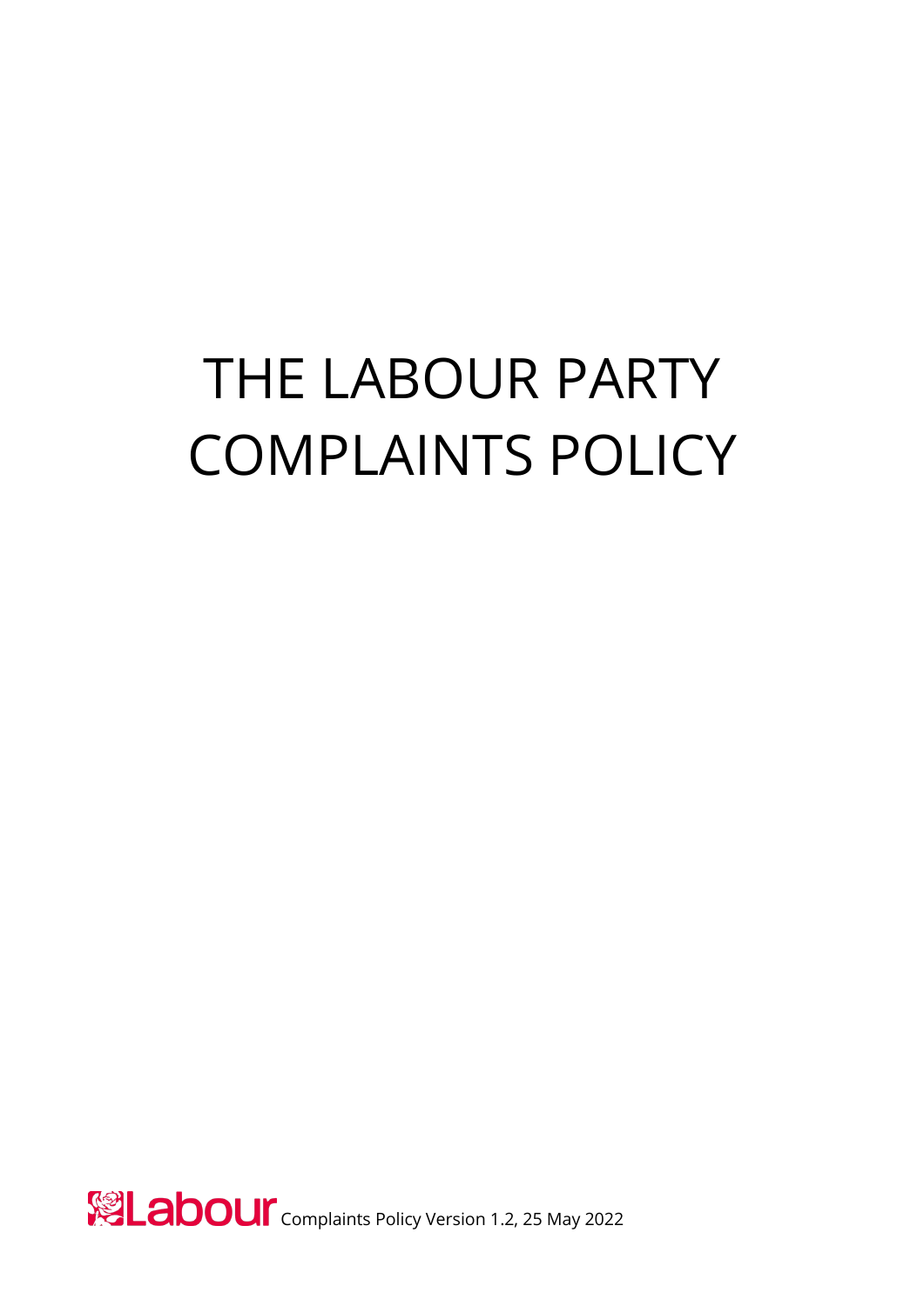# **The Labour Party – Complaints Policy**

### **Introduction**

The Labour Party is committed to ensuring that its members' conduct reflects its values and complies with its rules. People may want to tell us when they believe our members have demonstrated behaviour that is not aligned with our rules, values and expectations as a Party. We believe dealing effectively with all such complaints is essential to ensuring we have an open and transparent commitment to Labour values and we can continue to learn and improve.

This Policy sets out how complaints will be dealt with, ensuring concerns raised are considered and any resulting changes or improvements made, where required.

This Policy seeks to address the need for clarity and transparency in relation to how the Labour Party handles complaints. Its purpose is to ensure a consistent, clear and focused approach is taken by all staff involved in handling complaints and is used in conjunction with specific staff training and guidance.

### **The Complaints Policy**

**The Labour Party's Complaints Policy ensures that:**

- **a) Users of the service can expect clarity and consistency**
- **b) Complaints will be managed in accordance with best practice**
- **c) Staff will feel empowered to take responsibility and handle member complaints effectively and consistently in accordance with agreed procedures**
- **d) Complaint themes and outcomes will be captured and used as insight to drive improvement across the membership**

#### **What is a complaint?**

A complaint is any expression of dissatisfaction with the behaviour or action demonstrated by a Labour Party member, which also evidences a breach of its rules and/or conduct requirements.

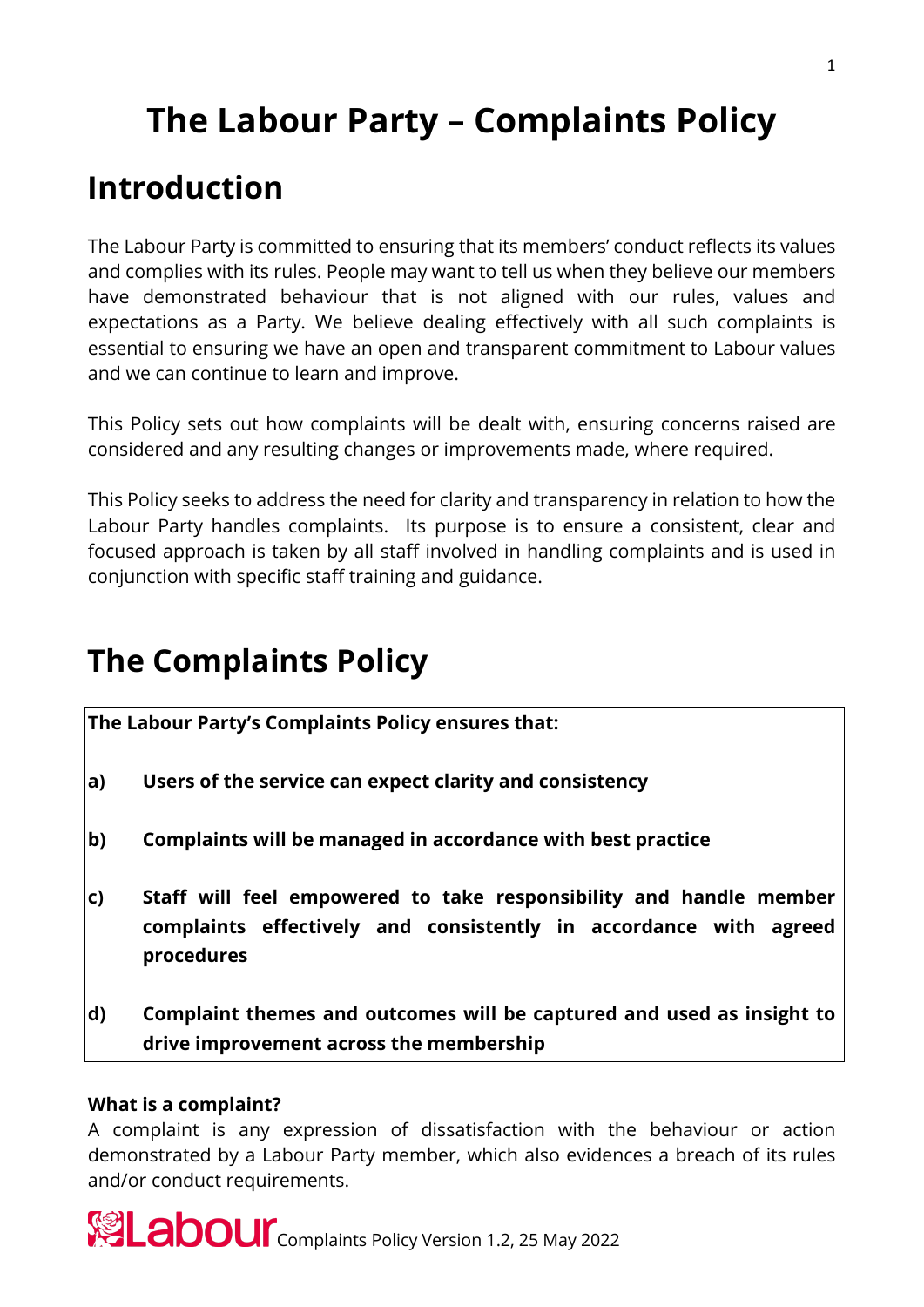#### **Who can complain?**

Anyone who has been affected by the behaviour, action or conduct of a member of the Labour Party, can raise a complaint; they don't need to be a Labour Party member themselves.

If the behaviour, action or conduct was not specifically directed at the person raising the complaint, we will still consider the complaint but we will be unable to update them due to the requirements for confidentiality and data protection. (In this instance, the person raising the complaint will be referred to as a third party, not a complainant.)

#### **1. Our guiding principles**

All complaints are taken seriously, dealt with appropriately and where necessary acted upon.

We will:

- Show understanding to the complainant, responding clearly and appropriately to the circumstances
- Provide an outcome as soon as possible<sup>[1](#page-2-0)</sup>
- Keep the complainant informed about the complaint's progress
- Make sure our response addresses all elements of the complaint and provides explanations for any decisions made or actions taken
- Use complaint information in a positive way to try to prevent similar occurrences in the future

All complaints and outcomes (regardless of whether an investigation proceeds) will be recorded to ensure that we can learn and can report on and analyse our complaint handling processes.

#### **2. What this Policy covers**

#### **a. Complaints covered under this Policy:**

Complaints can be raised where one or more of the Labour Party's rules and/or the Labour Party's National Executive Committee's (**NEC**) codes of conduct have been breached.

A complaint could be (but not limited to) in relation to any of the following:

<span id="page-2-0"></span> $\overline{a}$ <sup>1</sup> Please note that where there are concerns for the wellbeing of a member or another individual involved in a complaint or disciplinary case, or where there are ongoing safeguarding or member welfare processes, the Labour Party may delay notification of the outcome to a complainant or other individuals involved in the case for the period required for the safeguarding or member welfare processes to conclude.

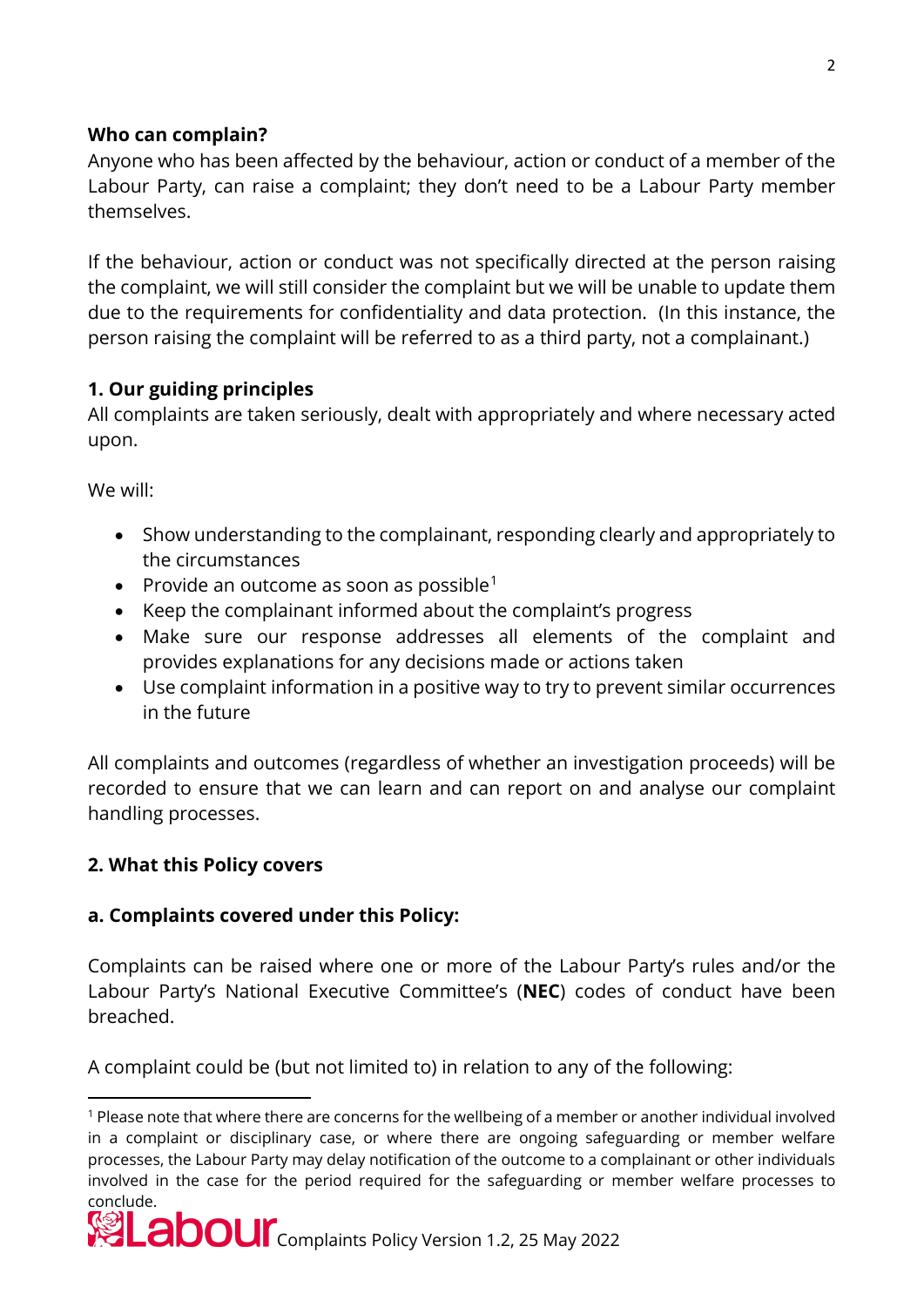- A member has discriminated against someone on the basis of that person's protected characteristic(s)
- A member has bullied, harassed, and/or intimidated someone
- A member has sexually harassed someone
- A member has exhibited clear racist behaviour or has incited racism, including antisemitism and/or Islamophobia
- A member has exhibited clear homophobic, sexist and/or transphobic behaviour
- A member has harassed, intimidated and/or otherwise abused someone/people online (for example, via social media)
- A member has openly campaigned against the Labour Party
- A member has engaged in criminal activity

Every complaint will be considered on its individual merits and, after an initial assessment, a decision will be made on whether the complaints procedure should be implemented. In accordance with the Labour Party's agreed procedures, such decisions will be made by its Governance and Legal Unit (**GLU**).

#### **b. Complaints not covered by this Policy:**

There may be occasions where someone has submitted a complaint but it is not appropriate to follow the Complaints Policy. They will be advised of this at the earliest possible opportunity and given information about any alternative procedure (if applicable).

Details of the exclusions to the Complaints Policy are contained in Appendix 1 to this Policy.

#### **3. Complaint handling**

#### **i. Procedure**

There are essentially three different complaint handling procedures, for complaints relating to: sexual harassment, discrimination based on a protected characteristic such as antisemitism and all other complaints. The procedures for all complaints are very similar but the sensitivities around sexual harassment and antisemitism mean that there is an independent overview of the process.

A member of staff within the GLU will firstly assess a complaint to see if it merits investigation and shouldn't be excluded (see Appendix 1 to this Policy). If the complaint is to be investigated, then the evidence supplied with the complaint will be considered. If more information is required then they will attempt to obtain this, either through independent research, from the complainant or from the member being complained about (also known as the respondent). Once they have enough information, or they can

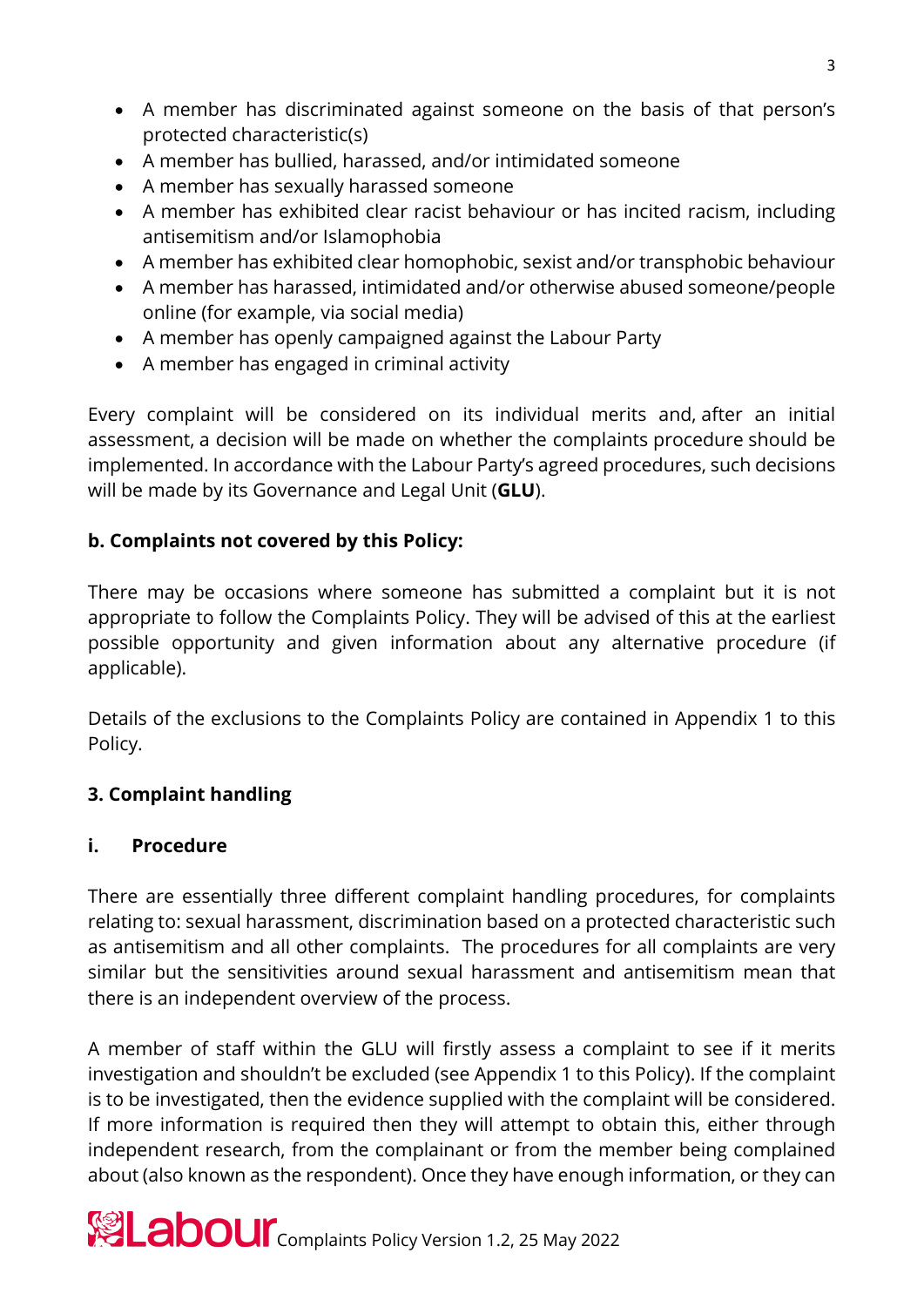obtain nothing more, a decision will be made as to whether the member has breached the Labour Party's rules and/or conduct requirements.

At the outcome of the complaint investigation, a report will be written and a recommendation will be made to the NEC. The NEC can make a decision themselves or refer the complaint to the Independent Complaints Board (**ICB**) (in the case of complaints involving protected characteristics) or to the National Constitutional Committee (**NCC**) (in respect of all other complaint types) for their decision. Cases that involve witnesses, which cannot be determined on the written evidence alone, will be referred to the ICB or the NCC (as applicable).

#### **ii. Outcome**

The potential outcomes of a complaint are:

- No further action
- Issue a reminder of values to the member
- Issue a reminder of conduct to the member
- Issue a formal warning to the member
- Require the member to undergo an education or training programme
- Suspend the member for a defined period of time
- Restrict some or all of someone's membership rights for a defined period of time (for example, the ability to be, or to seek selection as an elected representative of the Labour Party)
- Expel someone from Labour Party membership
- 'Auto-exclusion' (e.g. if the member has become automatically ineligible to be a Labour Party member by joining another political party)

#### **4. Complaint resolution involvement**

Generally, those involved in trying to resolve complaints will be staff employed by the Labour Party. However, there are times when independent people will be commissioned to be involved. Mostly, this will be due to sensitivities around the subject matter and in order to ensure that the complainant's interests are protected, for example, in complaints about sexual harassment. In all circumstances, we will explain the nature of any independent involvement in our processes to complainants and respondents, and the same standards of confidentiality shall apply as if the investigation were being conducted by a member of Labour Party staff.

#### **5. Timeliness**

The Labour Party is committed to trying to ensure that complaints are dealt with in as timely a manner as possible. Complaints, where the issues are more complex, or they

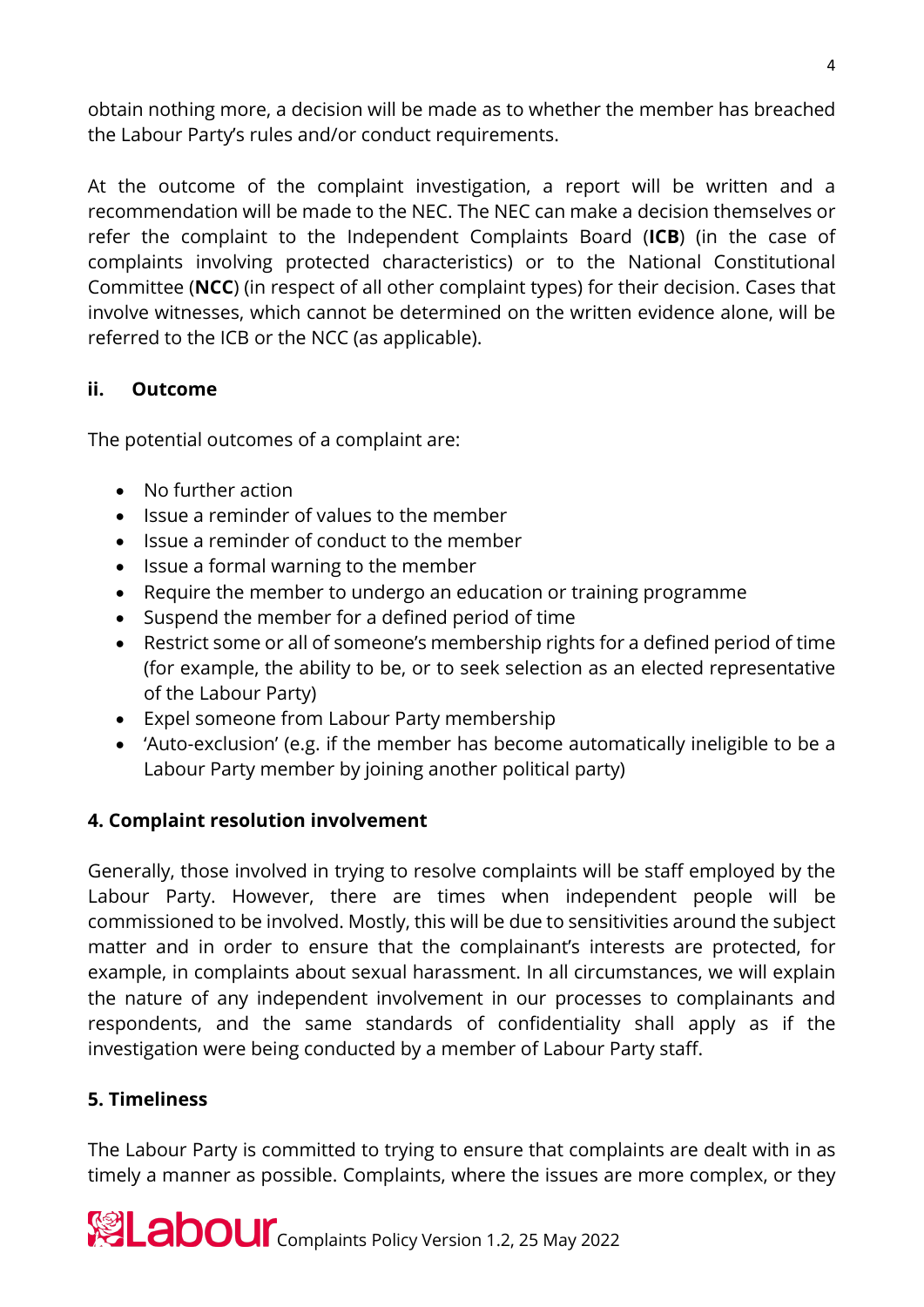require more detailed investigation will undoubtedly take longer than those that are more straightforward. However, we will always prioritise those complaints that are clearly more urgent.

#### **6. Suspending complaints**

Complaint investigations may be suspended if the complaint is subject to, in particular, any of the following procedures:

- Safeguarding of vulnerable adults and/or children
- Court proceedings
- Criminal proceedings
- Standards investigations (for example in local government)

A manager in the GLU will make the decision to suspend and/or to continue a Labour Party investigation.

#### **7. Discontinuing complaints**

The Labour Party can decide to stop the investigation or review of a complaint if the complainant fails to respond to requests for information. This will only happen if contact has been attempted at least three different times over a period of (at least) two months, no response has been received and it is not otherwise possible to investigate the complaint without the input of the complainant. The decision to discontinue a complaint will be made by a manager and the complainant informed accordingly.

#### **8. Withdrawing complaints**

A complaint may be withdrawn verbally or in writing at any time by the complainant. Where this occurs, the appropriate manager or another member of the GLU will write to the complainant confirming the withdrawal and advising them that if their intention has been misunderstood, to let us know as soon as possible.

#### **9. Re-opening complaints**

A complainant can request that their complaint be re-opened if:

- We have misunderstood their intention to withdraw their complaint
- Their complaint was discontinued due to their non-response, but the complainant can explain why this was and is now able to engage with staff

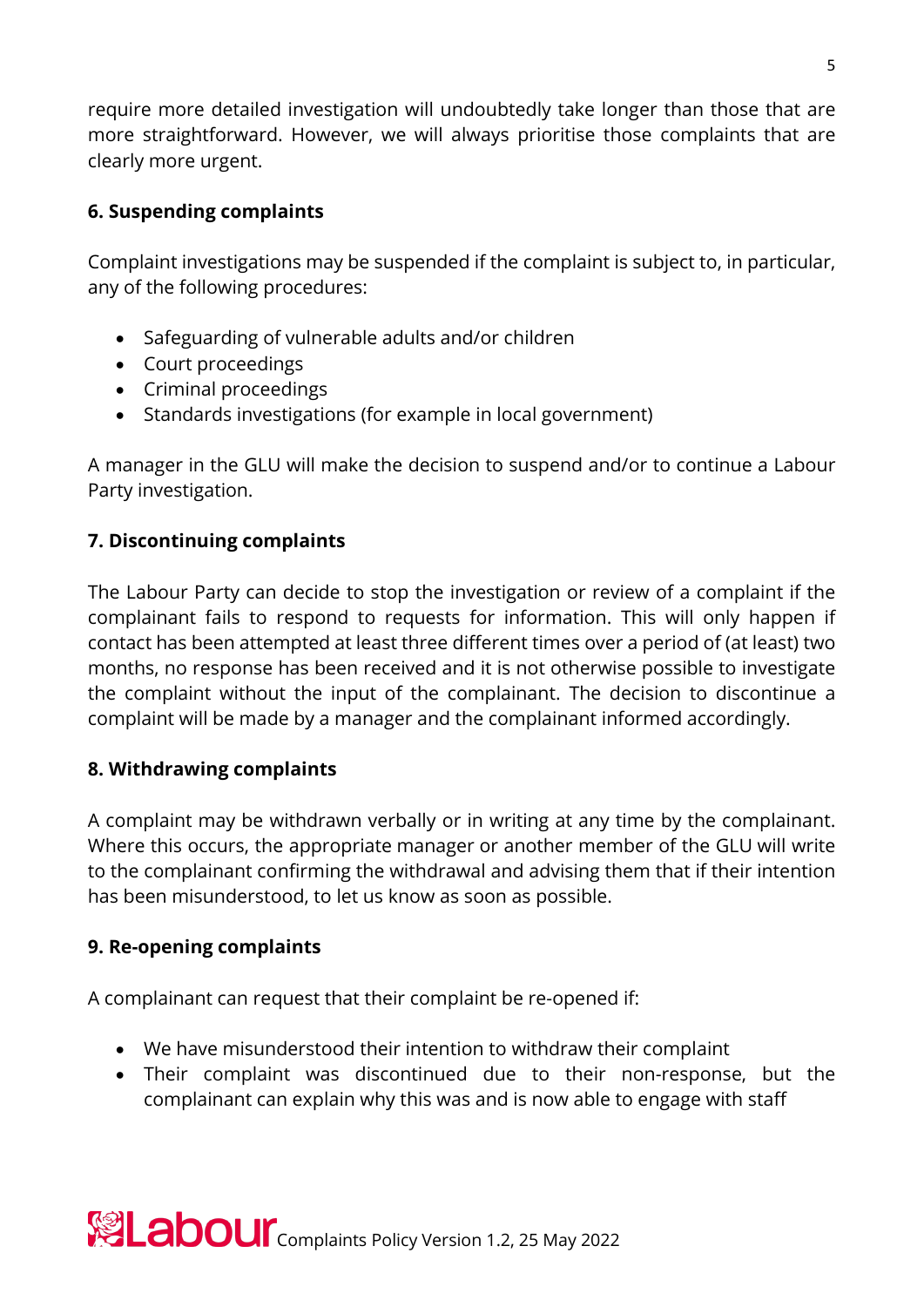A manager in the GLU will consider and, if appropriate (for example, if it is proportionate and reasonable in all the circumstances), authorise the reopening of the complaint.

#### **10. Unreasonable behaviour or vexatious complaints**

The inclusion of this section within this Policy is to ensure that individuals who pursue complaints in an unreasonable manner or where we deem them persistent or vexatious, are dealt with appropriately, whilst ensuring that other complainants or Labour Party staff are not adversely affected. Examples of unreasonable behaviour are detailed in Appendix 2 of this Policy.

It is not possible to devise a single strategy to deal with complaints that are pursued unreasonably, or which are persistent or vexatious, as each case must be looked at on its own merits. If the Labour Party considers that a complainant's behaviour is unreasonable, the following procedure will be followed:

- We will inform the complainant, in writing, why we feel their behaviours or actions are unacceptable
- We will give them the opportunity to change their behaviours within a reasonable timescale before taking any further action
- Should the behaviours persist, evidence of these will be gathered and presented to a manager in the GLU
- The manager will review the evidence and then decide on any restrictions to be applied to the complainant and how long these should last

The Labour Party can apply restrictions in the ways the complainant can access its complaint services, which may include one or more of the following:

- The Labour Party will take no further action on their complaint
- The complainant's use of the Labour Party's complaints system will be limited to a single point of contact
- The Labour Party will not respond to any further contact, unless legally obligated to do so
- Legal action may be taken, including injunctions and/or court orders

The complainant will be notified of any restrictions applied to them in writing within five working days of the decision.

There is no right of appeal to the Labour Party regarding the implementation of this section of this Policy. Information concerning the restrictions will be shared with relevant staff. This information will also be registered on the complainant's member record (if appropriate) whilst restrictions are in place.

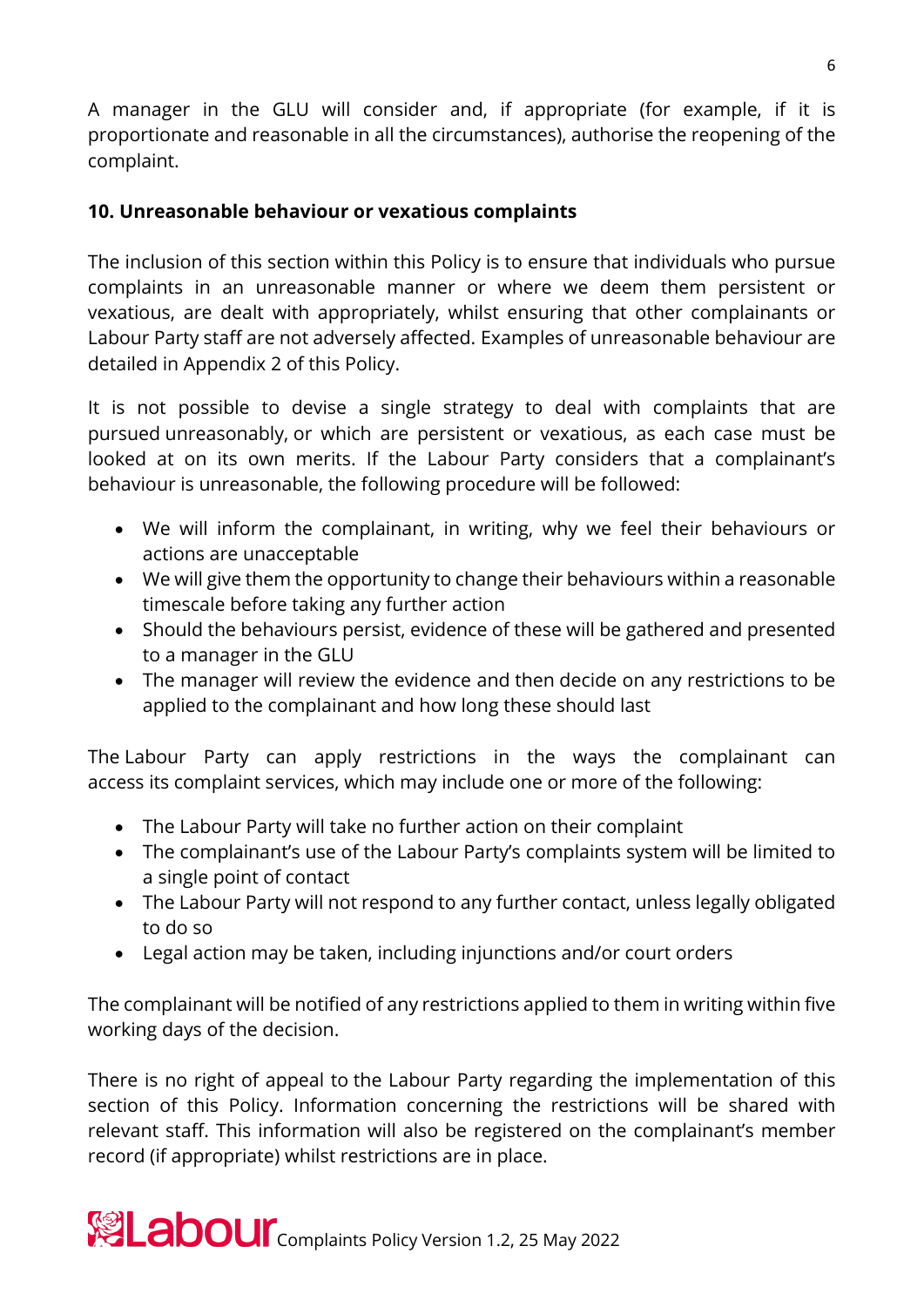#### **11. Political organisations and compatibility with Labour Party membership**

At a meeting of the NEC held on 20 July 2021, the NEC considered, determined and confirmed that the following four organisations constituted "political organisations" for purposes of Chapter 2, Clause I.5.B.v of the Labour Party Rule Book:

- 1. Labour in Exile Network
- 2. Socialist Appeal
- 3. Labour Against the Witchhunt
- 4. RESIST: Movement for a People's Party (Resist)

The NEC further confirmed that membership of any of the above organisations was incompatible with membership of the Labour Party, pursuant to Chapter 2, Clause I.5.B.v of the Labour Party Rule Book, and that examples of "support" for any of the above organisations for purposes of Chapter 2, Clause I.5.B.v of the Labour Party Rule Book may include:

- a. Membership of any of the four organisations;
- b. Standing for election to the steering committee of the relevant organisation;
- c. Participating in an all member's meeting of the relevant organisation;
- d. Participating in a working group of the relevant organisation;
- e. Contributing written material to the website of the relevant organisation;
- f. Donating to the relevant organisation;
- g. Encouraging others to join the relevant organisation;
- h. Participating in an event organised or hosted by the relevant organisation; and/or
- i. In the case of Socialist Appeal, selling and/or writing for the Socialist Appeal newspaper, running Socialist Appeal street stalls, and/or describing oneself as a supporter of Socialist Appeal.

At a meeting of the NEC held on 29 March 2022, the NEC considered, determined and confirmed that the following three organisations constituted "political organisations" that are inimical with the aims and values of the Labour Party in accordance with Chapter 2, Clause I.5.B.v of the Labour Party Rule Book:

- 1. Socialist Labour Network
- 2. Labour Left Alliance
- 3. Alliance for Workers' Liberty (since the period when it voluntarily deregistered with the Electoral Commission on 23 September 2015)

The NEC further considered and confirmed that, amongst other things, the following acts constituted examples of "supporting" the above-mentioned political organisations pursuant to Chapter 2, Clause I.5.B.v of the Labour Party Rule Book:

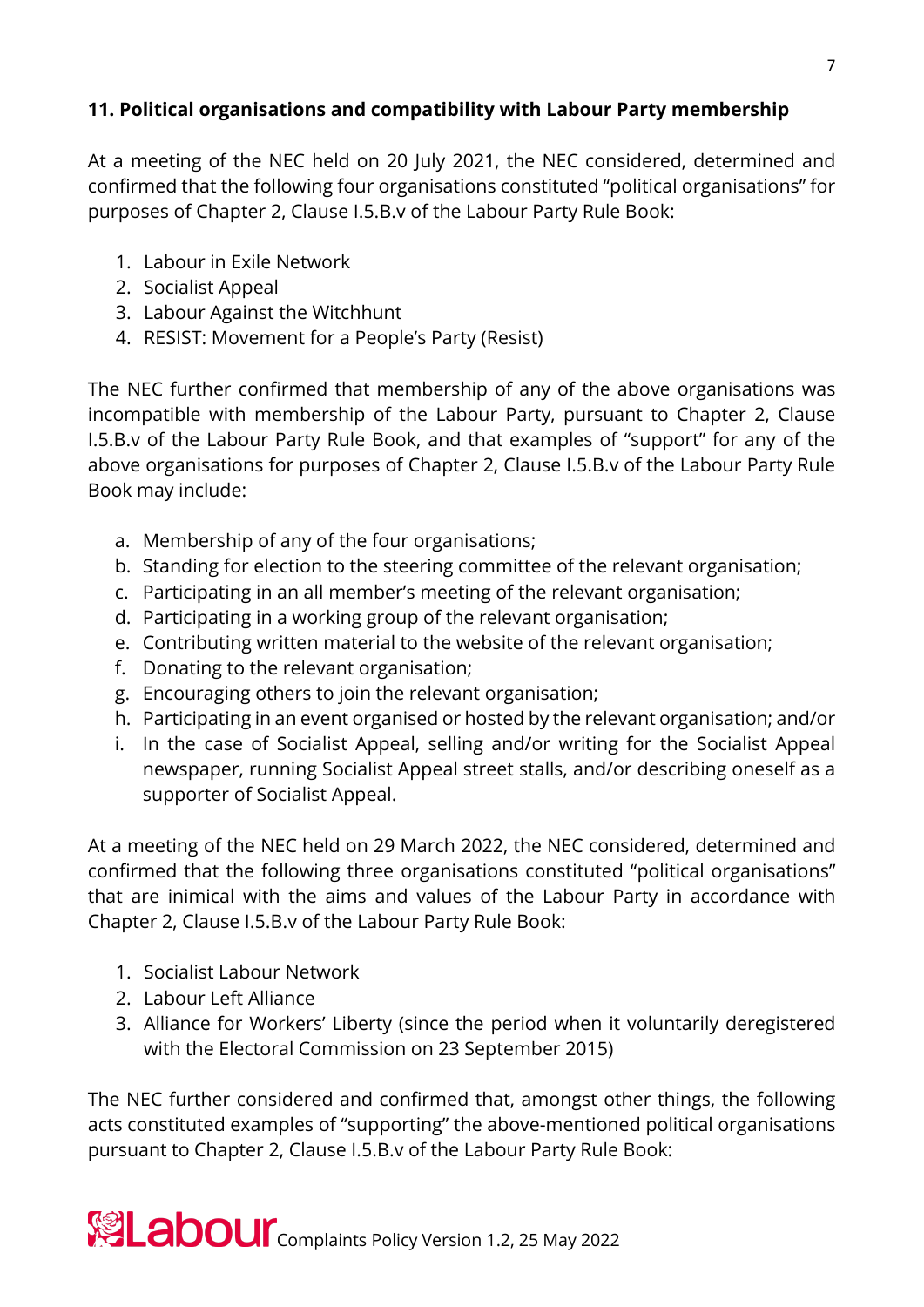- a. Membership of any of the relevant political organisations;
- b. Standing for election, and/or being elected, to the executive, national and/or steering committee and/or group of any of the relevant political organisations;
- c. Being a delegate to, and/or a member of, any organising group of any of the relevant political organisations;
- d. Attending or participating in a working group of any of the relevant political organisations;
- e. Attending or participating in any conference and/or event organised or hosted of any of the relevant political organisations (online or offline);
- f. Contributing material to the website, YouTube channel or other online channels of any of the relevant political organisations;
- g. Describing oneself as a member and/or supporter of any of the relevant political organisations;
- h. Being an individual signatory or supporter of any of the relevant political organisations;
- i. Publishing material on or for the website of any of the relevant political organisations;
- j. Promoting material (online or offline) published by and bearing the logo and/or branding of any of the relevant political organisations;
- k. Donating or otherwise providing any financial assistance (or any financial contribution) to any of the relevant political organisations;
- l. In the case of Alliance for Workers' Liberty, selling the Solidarity newspaper, contributing to the Solidarity newspaper or Alliance for Workers' Liberty website;
- m. In the case of Alliance for Workers' Liberty, Alliance for Workers' Liberty events, including (but not limited to) its annual conference, Ideas for Freedom, or any other meetings organised by them (but excluding debating with members of the organisation); and/or
- n. In the case of Alliance for Workers' Liberty, promoting or contributing content to any online meeting, podcast, or livestream organised by the Alliance for Workers' Liberty (but excluding debating with members of the organisation).

## **Monitoring and Review**

This Policy will be reviewed annually and in accordance with current Labour Party procedures and legislation.

This Policy will also be monitored in line with feedback received from staff and stakeholders, and alongside the complaints procedure and guidance provided.

Indicators of success will include:

• Positive feedback from users of this Policy

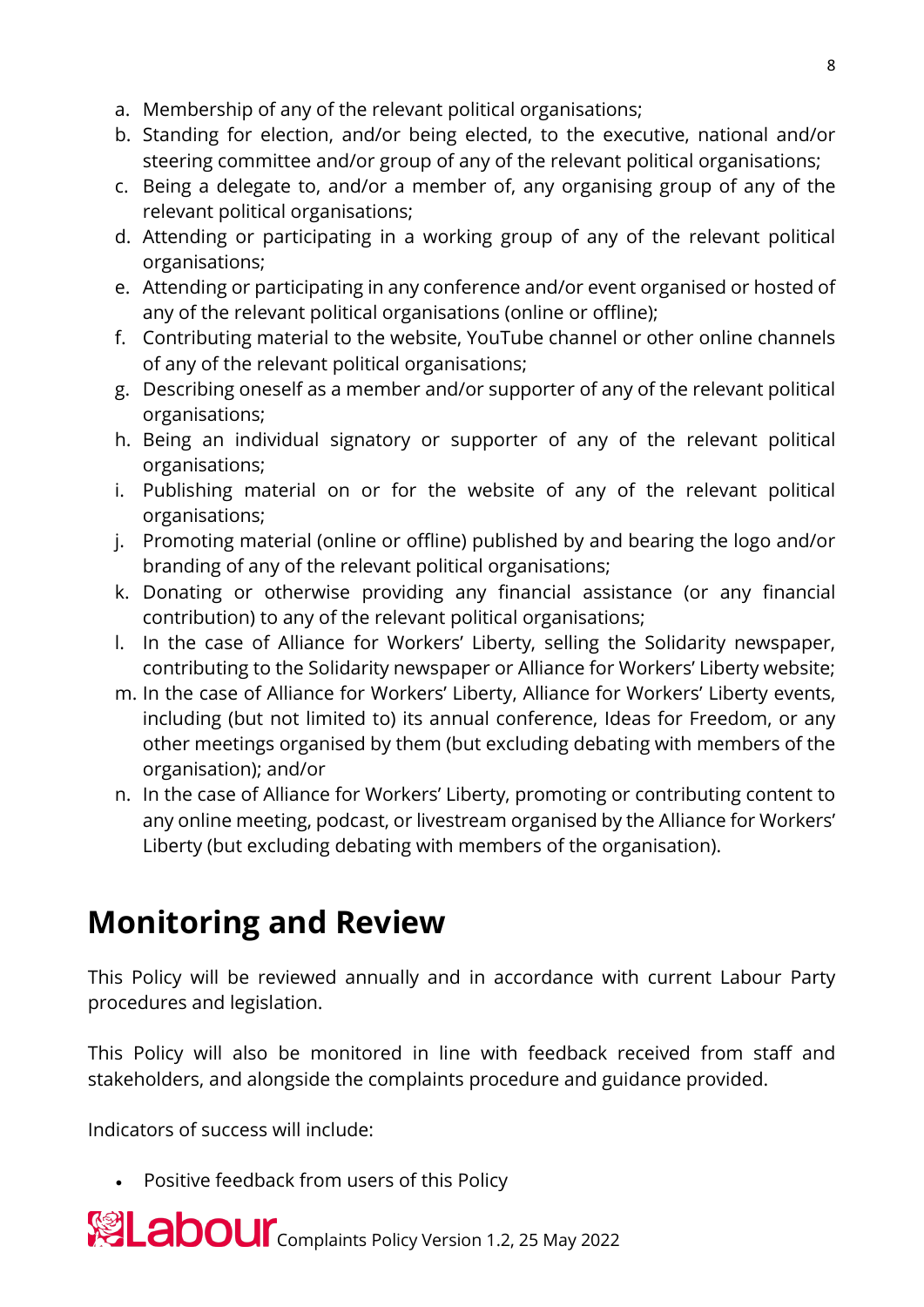- A continuing trend of learning and improvement within the Labour Party
- Empowered and efficient staff

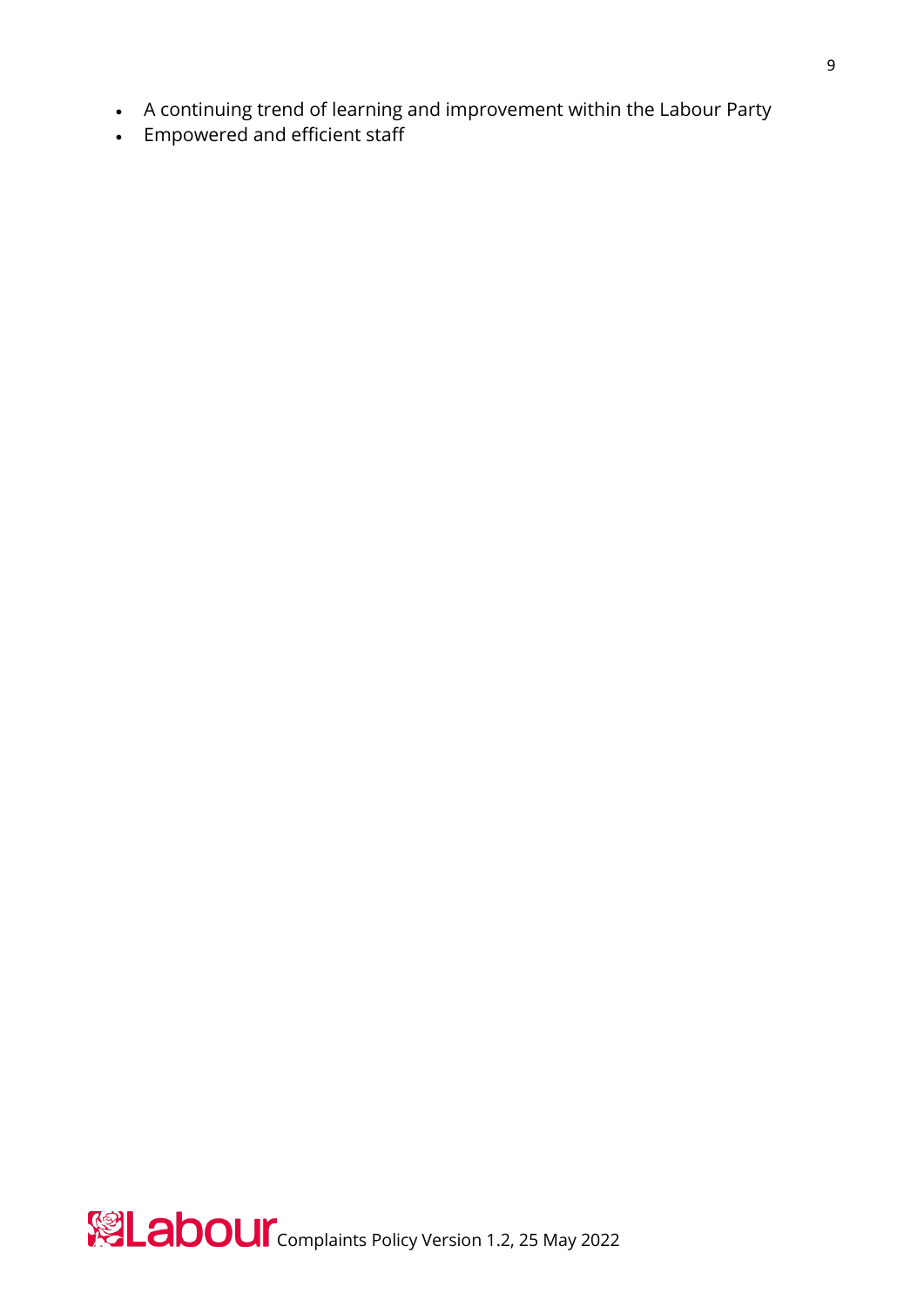### **Appendices**

### **1. Exclusions from the Complaints Policy**

- i) **Comments on Labour Party policy or strategy** this type of feedback can be submitted to your National Policy Forum Representative, and you can find out who that is [here](https://www.policyforum.labour.org.uk/about/npf)
- ii) **Appeal process against a decision made by the NEC**
- iii) **Not agreeing with a decision made in respect of a complaint**
- iv) **Complaints about elected representatives that specifically relate to the way in which they carry out their duties as an elected representative** – these are subject to the jurisdiction of the relevant standards body
- v) **Political decisions relating to the composition of the Shadow Cabinet, the Parliamentary whip and/or the business of the Parliamentary Labour Party**
- vi) **Complaints about or by Party staff or other personnel issues** (such as disciplinary or grievance) or recruitment and selection process – these will normally be dealt with under internal HR policies and procedures
- vii) **Allegations of fraud, theft, corruption or other criminal activity about a member** – any serious concerns about a member should be reported to the Police
- viii) **Complaints about data protection or subject access requests** email [dataprotection@labour.org.uk](mailto:dataprotection@labour.org.uk) to report a data breach or to make a subject access request in relation to the personal data the Labour Party holds about you
- ix) **Complaints that have already exhausted our process** if the same complaint has received a final written decision
- x) **Complaints that are already part of legal or Court proceedings, claims for compensation or standards committees', investigations or hearings** – we will not consider a complaint while these proceedings are ongoing. We may choose to suspend a complaint until the external proceedings are complete
- xi) **Complaints that do not constitute a breach of the Labour Party's rules or conduct requirements**
- xii) **Where the time and resource required to investigate a complaint is not proportionate to the conduct complained about, or to the sanction that**

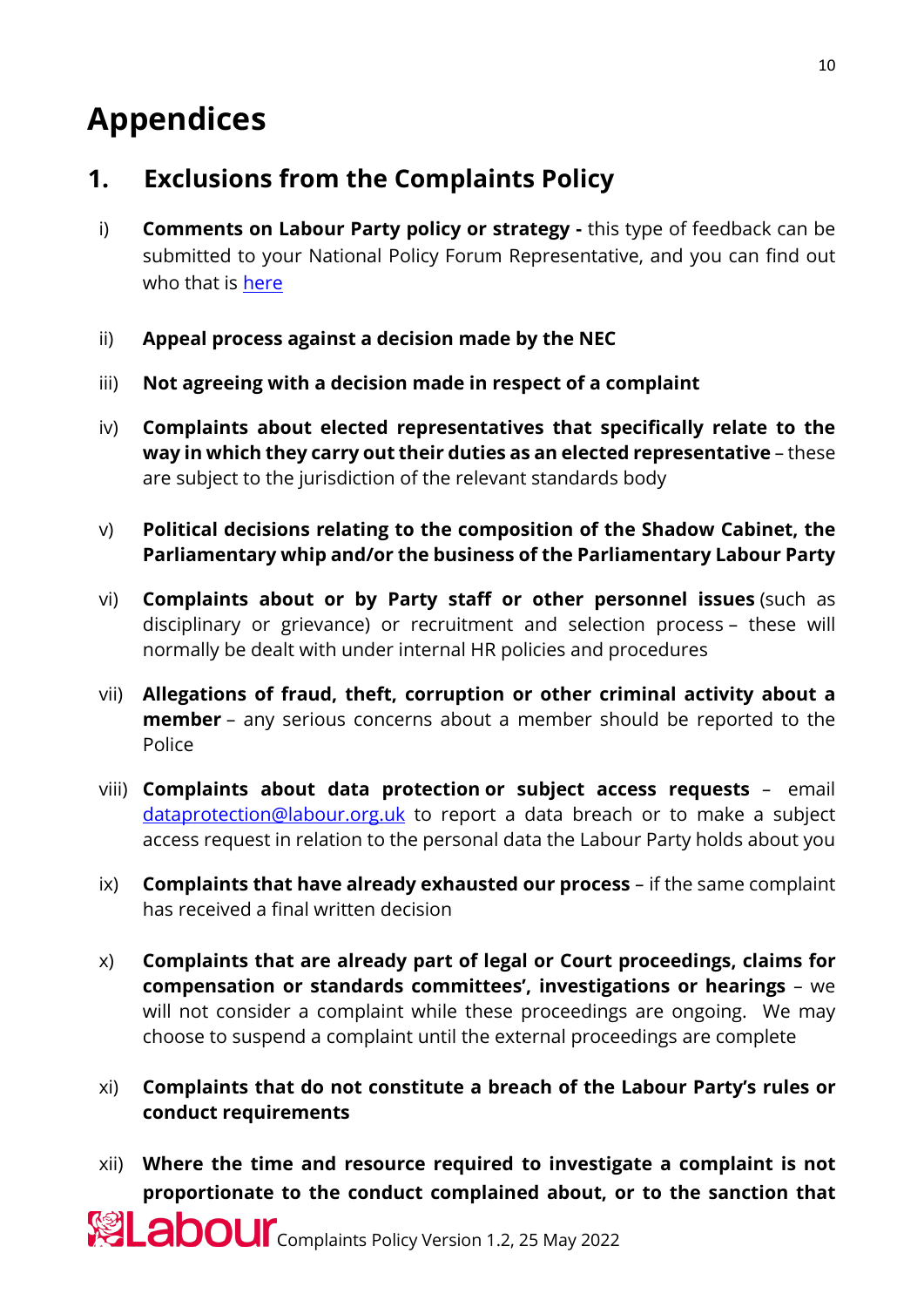#### **might be imposed, were the conduct subsequently be found to be proven**